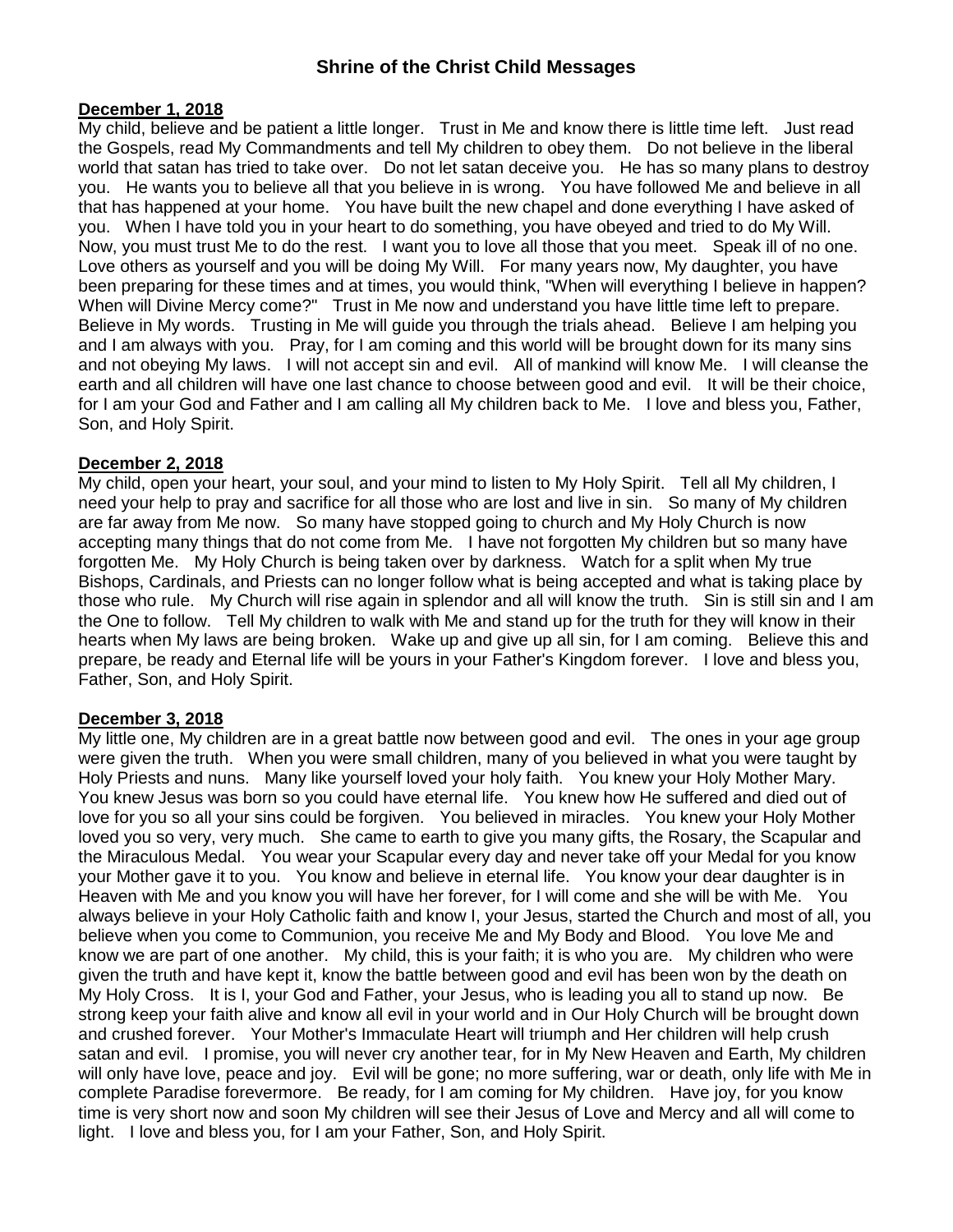### **December 4, 2018**

My child, when you pray, remember to call on My Holy Saints to come and help you. Also, call on your loved ones that are now with Me in Heaven. They have walked the earth as My children do now but never in a time so full of evil and this is why they can pray and help you. God, your Father, must drop His hand now on a world so full of evil but you are not to fear, only pray and trust. Cleansing must come but I will guide My children to a place of refuge. A terrible chastisement must come because so many will not give up sin and what God, your Father, has said is a sin. Your governments have passed laws making sin legal. Abortion is murder; so many of My beautiful children killed before they were born. I created them. Who has the right to take life? Only I, your God and Father can give and take life and when I call someone home, they come back to Me, the One who loves them. I did not make man for man or woman for woman. No, this is sin. Homosexuality is an abomination and it will split My Holy Church. I will destroy all evil when I come. My children will know I have not changed. Sin is still sin. You will have one last chance to choose between good and evil, light and truth, or sin and darkness. Follow Me, My children and remember I am in charge of all things. Sometimes, it may look as evil has taken over and you say, 'Why is God letting this happen?' but you must have faith in Me. I will guide you through these dark days. Only those who follow Me will come through this time and enter My New Heaven and Earth and be with Me in complete love, joy, and peace. All will know Me, love Me, and be My children forever. I love and bless you, your Father, Son, and Holy Spirit.

### **December 5, 2018**

My dear one, your world is falling apart rapidly because evil has taken over but it must be stopped. You have heard of the three days of darkness and I know you are not afraid, because you love Me and trust Me. During this time, I will change everything. I will recreate everything in love and My children who love Me and give up sin and die to themselves will have a beautiful world, full of love, jov and peace. I am asking you to prepare and see Me work in My children's lives. Do not worry about anything but believe I am with you through all that will happen. You are seeing many storms and there are many more to come. Read your Holy Bible and recognize the signs of the times. Your Savior, Jesus is close and so few are ready. Time is so short, My child. Soon, all will be responsible for their lives, for when I come as your Jesus of Love and Mercy, each child will see themselves as I do. They will see their whole life, the good and the bad. If My children are truly sorry, I will forgive them but each one will see how they offended Me, their God and Father. You have this Advent to pray and look deep within yourself. I know most of My children are getting ready by shopping, decorating and so many things. This is not wrong, My child, but it is so much more important to spend time with Me and come to Confession and be ready, for I am coming. Tell My children to prepare. You still have time to make yourselves ready to meet your Creator. I love and bless you, for I am your Father, Son, and Holy Spirit.

### **December 8, 2018 Message**

Little one, I know how busy My children are but it is time for all My children to open their eyes and see what is going on around them. Your government and country are being split apart by no one taking time to understand one another. When a country takes Me and My laws and disregards everything that is right, one thing leads to another and before you know it, people accept anything, no matter if it is right or wrong. When My children see each other doing things that they know are a sin, after a while, they think it is alright because everyone is doing it. Tell My children, sin is still sin. Stop, slow down, and realize I am coming. Your world is on a path of total destruction and My children need to come back to Me, and know right from wrong, and start to live by My teachings before it's too late. I love My children and want them to be the way I created them to be, to love their God and Father, to obey His laws, to love one another as themselves. I love and bless you, Father, Son, and Holy Spirit.

### **December 9, 2018**

My dear one, at Mass today, Father lit the second Advent candle. All you could think of was, "How can Christmas come so soon? I haven't had the time to pray as I want to." Little one, I am calling you to live each moment with Me. Remember, I am by your side. Satan wants you to be in a hurry all the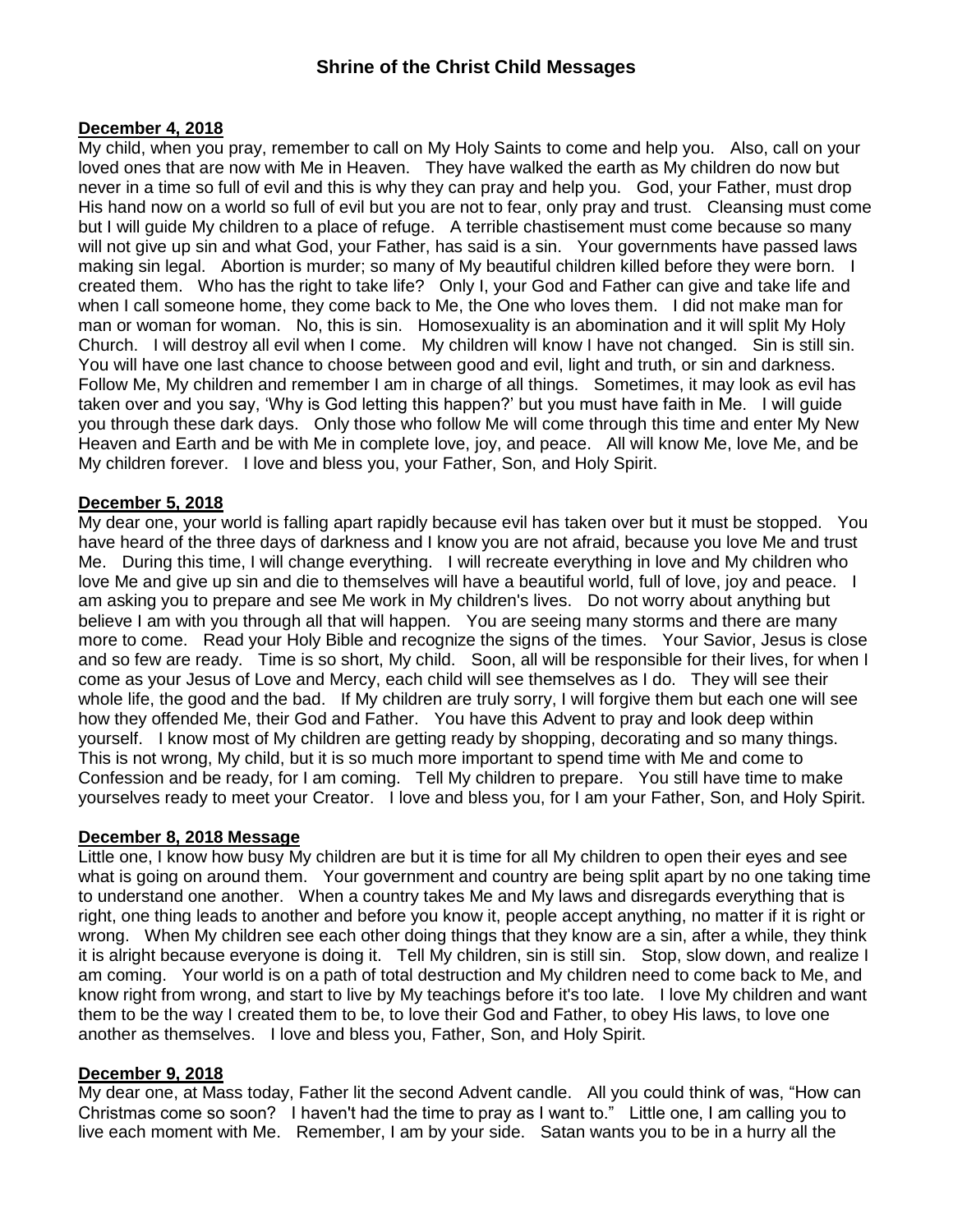time. He wants you so busy, you will have no time for Me. Realize He is always trying to take your peace away. Come to Me and I will give you My peace. Life needs to be lived in love and peace, not so rushed that My children have no time for Me. It is easy for satan to have his way and keep My children in complete confusion when they try to do everything on their own without Me in their daily life. I am here for My little ones each and every day, not just on Sundays for a little bit of time. Turn your life around and be with Me every day and your life will become easy and full of peace, for I can be with you each and every moment if you would only think of Me and call on Me to help you. I love and bless you, Father, Son, and Holy Spirit.

### **December 10, 2018**

You will now see many storms, one after another. I want My children to pray and know that I am with you through these times you are living in. Remember, do not be afraid for I am here and I want My children to trust in Me and know these things that are going on around you are signs of the times. You are seeing more and more evil each day because satan is so very evil. He wants My children to hate one another. He wants war, and death, and terror. He wants My children to believe God does not care. He wants My children to fear and hate one another. He wants My children to doubt in My existence. I am coming to fulfill My laws. I want all My children to love Me, truly believe in Me, and accept Me as your Savior, and your actions need to follow My laws in all you do. Come to Me in Confession and I will forgive you. I will protect My faithful remnant. I will protect My faithful remnant from the gates of hell but those who refuse to believe in Me and My love, will be cast into hell forever. I love all My children so much. I am coming to call each one back to Me. Be ready, for I want each one to enter My new Heaven and Earth and be with Me to enjoy love, joy, and peace with Me. I love and bless you, Father, Son, and Holy Spirit.

### **December 11, 2018**

My dear one, pray tonight for the deadly attack on My children while they were shopping for Christmas. These events will be increasing in frequency because you are living in trying times right before the tribulation, for the antichrist is about to take place. You must learn to trust in My Angels' protection from all evil and remember, I will be with you all the time in My Real Presence, so have no fear. You will be blessed to have Me in Holy Communion and perpetual Adoration at My refuge. Little one, pray and trust. Come to Me in Confession. Be ready, for I am coming. I love and bless you, for I am your Father, Son, and Holy Spirit.

### **December 12, 2018**

My little one, today you shared a very special time with good friends that you love as family. My child, the first thing that came into your mind was coming to Mass because you knew it was your Holy Mother Mary's feast day. You love her in so many ways and She also loves you very much. After Mass, your dear friend saw a beautiful statue of St. Anthony. You both fell in love with hm. Does this show you, My daughter, where your heart is? The world and all of its material things do not matter. Continue to pick Me first in your life and know I am always there. Give everything over to Me. I will bless you with your heart's desire because you love and serve Me and you will always have what you need. Amen. I love and bless you, Father, Son, and Holy Spirit.

### **December 14, 2018**

My dear one, tell My children to prepare and, most of all, trust in Me. You must listen to Me and trust in My words and this will guide you through the dangers that are to come. Believe I am with you and let Me guide you each day. Love, My child, is a gift from Me. Love everyone and pray with each child, for I am within each one. My children who love Me and believe in their Holy Catholic faith must be strong and rise up and hold up the truths that you believe in. Satan and his demons want to destroy My children and My Holy Catholic Church. Your faith must remain strong always. Know the truth, for it will always remain, just like My Holy Church shall always remain and My children who have the real faith are the ones chosen to live at this time to defend their beliefs and to help the Church rise to splendor. You all hold, within your hearts, a great love for your God and Father, your Jesus and Our Holy Spirit. You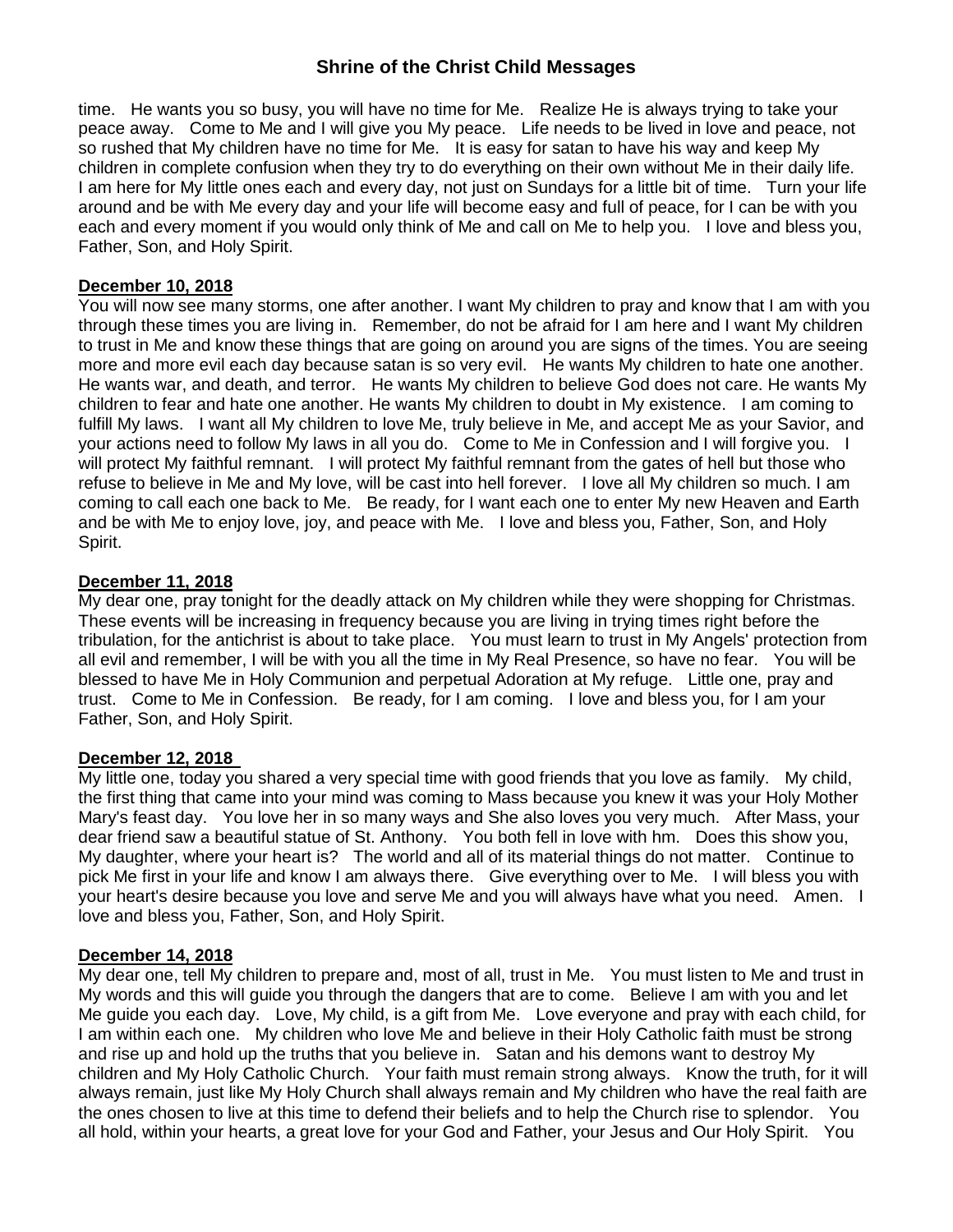are your Blessed Mother's children and She loves you and is very proud of Her little ones who have answered Her call. Continue to pray and trust and these evil times shall pass and you all shall come into a New Heaven and Earth and all sorrow shall be gone forevermore. I bless you, for I am your Father, Son, and Holy Spirit.

### **December 15, 2018**

I asked you to open your Bible and read what you opened to. Matthew 11:25; My words to you, My little one:

### *The Praise to the Father*

*At that time, Jesus said in reply, "I give praise to you, Father, Lord of Heaven and earth, for although You have hidden these things from the wise and the learned, you have revealed them to the child-like. Yes, Father, such has been Your gracious Will. All things have been handed over to Me by My Father. No one knows the Son, except the Father and no one knows the Father, except the Son and anyone to whom the Son wishes to reveal to him".* 

This is the Scripture I lead you to read and now you understand. I have given you gifts, My child, because you are so child-like. These words through Our Holy Spirit will bring you through the days ahead of you and you will know My Will in all things. Pray and trust in Me. During these times, I have much to reveal to you to bring My children through these evil times. Trust Me and listen to your heart for I shall place My Will in you. Amen. I bless you, Father, Son, and Holy Spirit. (Later on, in the evening) Today, you have to begin a new journal once more. When you looked at the cover of this one, it made you sad, for you see the times that your Holy Mother cries for her children. She knows the times and the evil her little ones are living in. She knows that the evil ones are instigating plans for their next wars. There are so many countries against one another. America is in grave danger. You must pray for your country and pray for peace. So many countries have nuclear weapons that can kill thousands with one bomb. The devil is behind all killing but My children are tolerating this. Abortion is murder. If My children are so selfish, they can kill their own babies, how can a world so evil continue on? My children who love Me and believe in Me must pray, for soon, you will see My Warning and I will show each one their sins and it will be up to each one to repent or see My Justice, for all killing must stop. I did not create My children to be killed by one another. No, I created My children to know Me, love Me, and serve Me, and love all others as themselves and now they will all have a choice. Give up all sin and come to Me and live in peace and love doing the Father's Will, or to be cast into hell forevermore. For during the three days of darkness, I will cleanse the world of all evil and only love, joy, and peace will remain. I love and bless you, Father, Son, and Holy Spirit.

### **December 16, 2018**

My dear one, tonight you went to see your grandchildren in a Christmas play. When they sang, *Away in a Manger,* it made you cry. You thought of Me as a small baby. You wanted to hold Me and love Me and then you thought of Me when I grew up and had to hang on My Cross and what I went through to give all of God's children Eternal life. My little one, My children are living in an evil time. Your world is full of sin and this cannot continue to go on. I am coming again and this time, as your Jesus of Love and Mercy. Stay strong, stay brave, and believe in My coming, for it is time now, My child, for satan and his demons to be crushed. Evil must be stopped forever. Be at peace and be happy for when I come, all My children who love Me and follow Me will have only love, joy, and peace forevermore. I promise to bring My faithful remnant through this. Celebrate this Christmas, for I was born to give Eternal life to all of God's children and your dear little girl (name withheld), is so happy for she knows soon, so very soon, you will all dance with joy and be together forevermore, for all pain, illness, evil, sin, death and war will be gone forever; only love and peace shall abide. I love you for I am your Jesus and I am coming.

### **December 17, 2018**

My dear one, I am your Jesus, your Lord and God. I come today to tell you, do not let satan disturb you in any way. Everything has a profound effect on you. If you can stay calm, you will remain master of yourself. It is easy to fall, for when you let things bother you, then you open the door of your heart to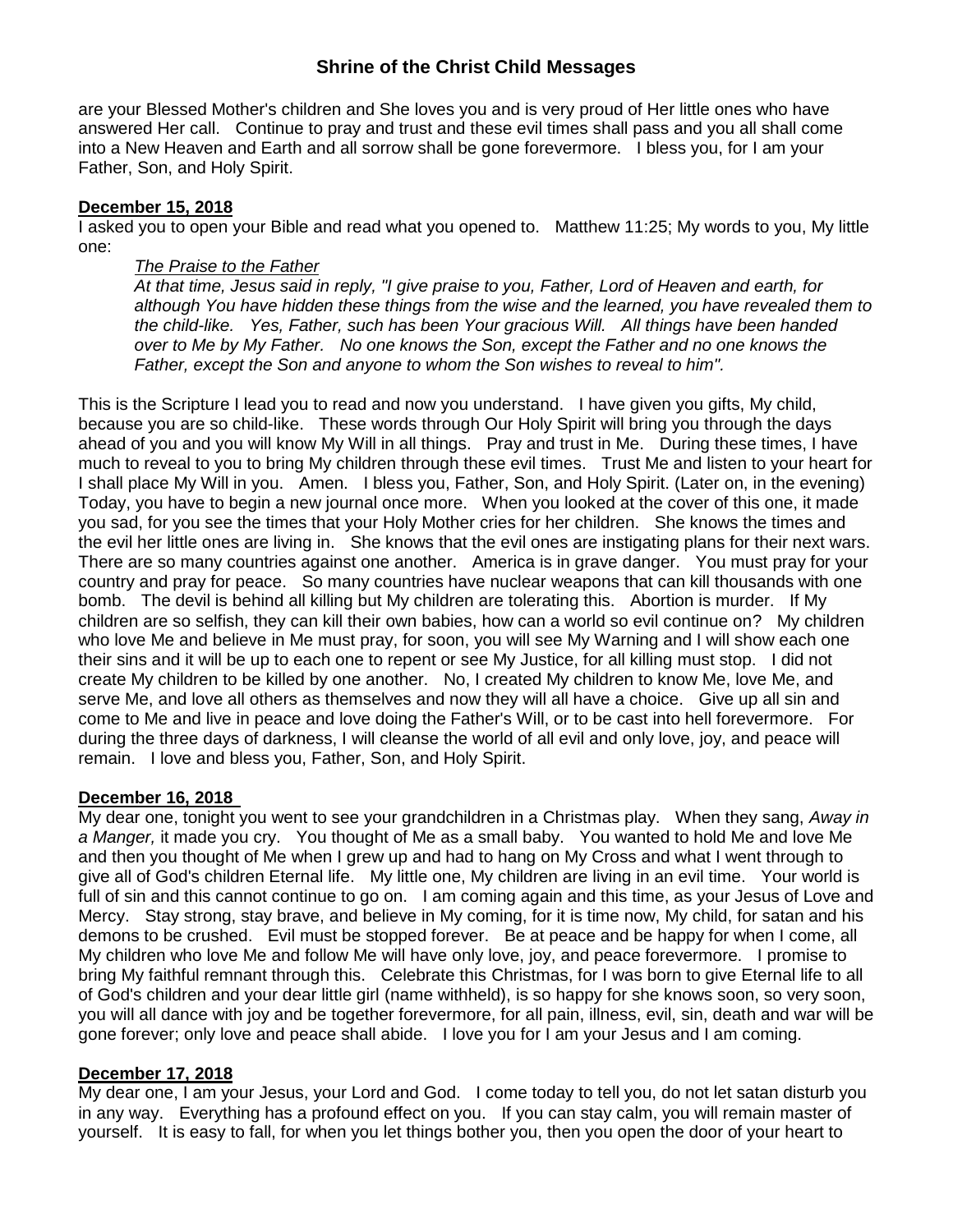satan. Never, never let him in. Try to control your emotions and not to become upset over anything. Come to Me about everything. The past, My child, is over. Do not let it disturb the future. Live each day and pray. Live in My Presence always. Tomorrow may never come. Use each day I bless you with to love and help all My children who need you. Pray and be with Me and listen to the words I place within you, for they are all I want for you, to open the door to your heart and let Me in. I love and bless you for I am your Father, Son, and Holy Spirit.

### **December 18, 2018**

My little one, nothing can compare with a single act of pure love of God. What gifts I give to a soul that loves Me sincerely. It is My little and humble souls who know Me. Acts of love, by talking to Me or thinking of Me from one Holy Communion to another; by doing so, My child, it will transform your lives and bring grace to yourself and others. As your union with your God and Father deepens, the grace you receive will increase. When you come to Me in Holy Communion, you come with love. You know it is Me. You bring Me into your heart and love Me. You talk to Me and welcome Me each and every day. You ask for Me to hurry up and come. This, My child, is an act of pure love. And, I am coming and all My children will know what pure love is. All sickness, death, evil, will be gone forever. Everyone will be together with their loved ones forever. Love and peace will be all My children will have, together with Me forever. I love and bless you for I am who I am, your God and Father, Son, and Holy Spirit.

### **December 19, 2018**

My dear one, you came to Confession tonight with your heart. If only all My children would realize what a wonderful gift Confession is. My Priests stand in for Me and it really is I, your God and Father, your Jesus, you are telling your sins to. And, when a child of Mine comes out of love and wants to be forgiven, I cleanse your soul and you are free from your sins. Your soul becomes a brilliant white and I am able to give you My peace. The world cannot give My children peace, only I am able to enter your being and live within you. Sin is what takes that peace away. When you are at peace, My child, you are able to love and realize what is really important in the life of My children. Each and every child is walking a path and each one will come back to Me if you stay on a path that I am on. You will let Me lead you and satan will not be able to take peace away from My children because it will not be easy for them to fall into sin if they follow Me and My laws. Each time one of My children goes to Confession and means it, it shows Me they are trying. Give up sin and follow Me. Yes, all My children fall in sin but by My death on My Cross, they are able to be forgiven and start all over again. I want all My children to come to Me. I love and bless you, Father, Son, and Holy Spirit.

### **December 20, 2018**

My dear one, I want you to enjoy this Christmas with your loved ones. For you have so little time left before I must intervene. You must be ready so you can help My other children. Prepare and believe, what I have already told you is coming to pass before your eyes. Do not fear the events that are happening in this world. Walk with Me. I am calling each child of Mine to walk the path of truth. My justice will strike and all that has been created by man for power will be destroyed. My children will be in safe refuges in the three days of darkness while I destroy all evil and I will recreate the world; a New Heaven and Earth, full of love, joy, and peace. Read the signs of your times and know your days are numbered before My justice will destroy all that has been built in sin. Prepare now for you are running out of time. Pray and trust in Me, for I am your Father, Son, and Holy Spirit.

### **December 21, 2018**

My child, close your eyes and see Me walking towards you. Yes, I am holding (name withheld) hand and we are walking towards you. What joy you have seeing Me coming towards you. Your arms are open to hug and love your dear daughter. Your eyes are full of joy to see Me. It makes you so happy, you cry tears of joy. My child, be happy for I am coming. My dear one, time is passing very fast now. Make yourself ready to meet Me for I am really coming. I came as My Son, your God, to be born as a small child, just like all My children are born. I lived on earth and died on My Cross so all sins could be forgiven and I am coming again as a Jesus of Love and Mercy to give all My children a chance to come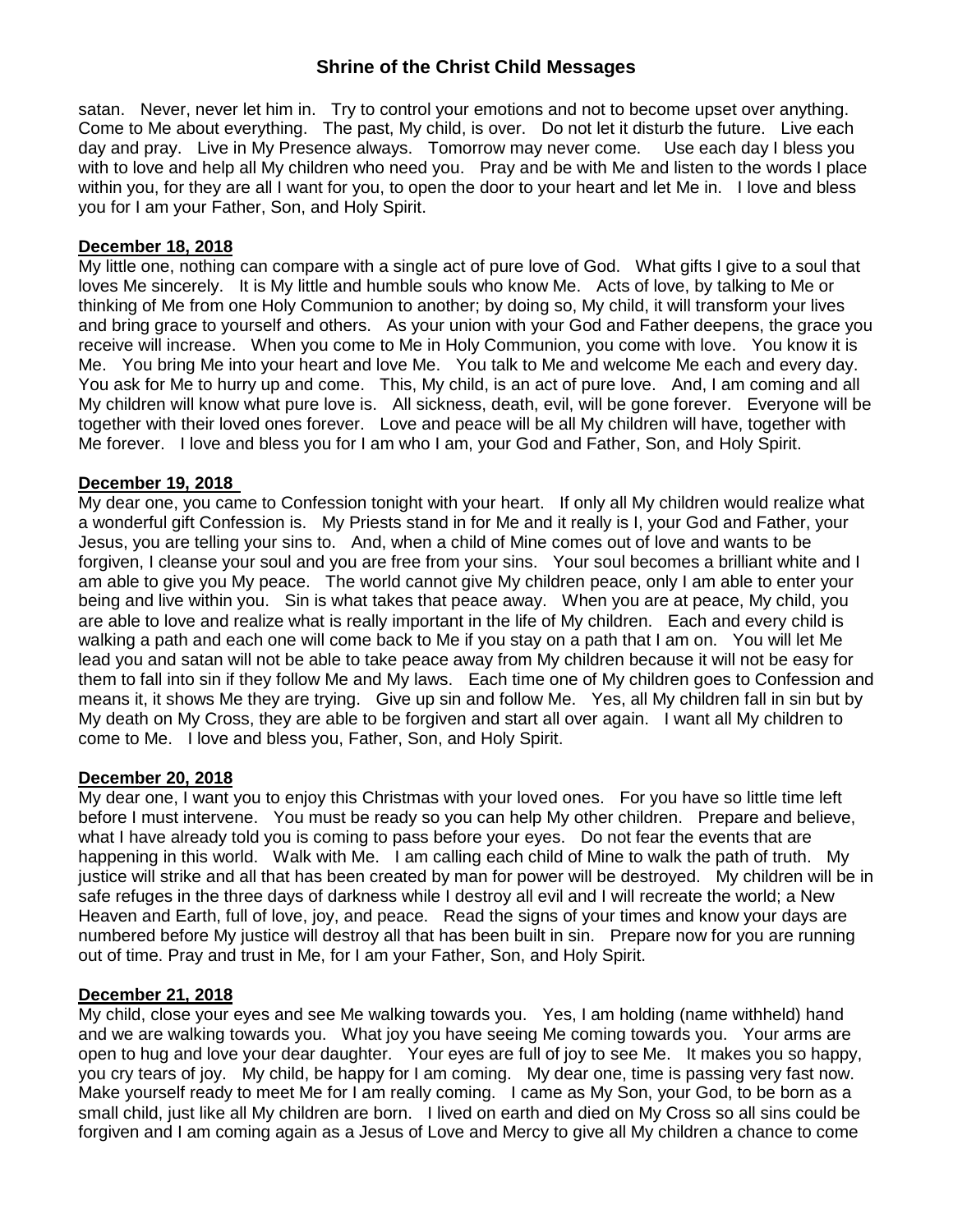back to Me. I love our time together. You will know each day what to do, for I place this in your heart. The love you give to others is My love. I bless you, for I am your Father, Son, and Holy Spirit.

### **December 22, 2018**

My dear child, I come today to tell you there are many trials and tribulations to come. Evil is everywhere now, even within My Holy Church. My children who love Me and know the truth will not believe or follow the teachings that are now being drawn up within My Church to destroy My teachings of Truth. They are making plans to accept sin and welcome everyone, no matter what lifestyle they live. They call this love and acceptance. I gave My children Commandments to live by. Sin is still sin. I cannot accept abortion and homosexuality. I will not accept My children telling themselves they were made that way. No, I did not create woman for woman or man to be with man. I did not want a man to become a Priest to sin and hurt My little children. The corruption within My Church will come out. The truth will hurt My true believers. Many will leave My Church. My children cannot just say, "Pray and see what happens." You must pray for the truth to come out. You must believe I am the head of My Holy Church. My child, you and My children who are My remnant know the truth, for it is within you. It is who you are. You love your God and Father, your Jesus, your Holy Mother, and you admire all the Saints who lived before you. Now, it is your time to become a Saint. Stand up for your Holy Catholic Church and fight this evil. Pray for discernment, pray for one another, pray for your children, pray for your good and holy Priests and Bishops, while they suffer greatly. The change in My Holy Church will come through My children, My laity, for you are the ones who love to receive Me in Holy Communion, who believe it is I, your Savior, who gave Himself to you at the Last Supper. This is your strength, your courage, to fight evil and believe in My Truth, your Holy Catholic Faith. Do not let the evil one fool you. I am the Head of My Holy Church and I gave you My word, the gates of hell will not prevail against My Holy Church. Your Church will emerge from the evil that dwells within, for I will destroy all sin and evil and My Holy Church will shine once more. The promised time will come and My children will rejoice. Follow Me. This evil time shall pass. I love and bless you, for I am the Truth and the Light and I am always with My children, for I am your Father, Son, and Holy Spirit.

### **December 23, 2018**

Little one, you just lit your fourth Advent candle. Look how fast time has gone. It seems like yesterday that you made your Advent wreath and now it is almost over. My child, your life as you have known it, is almost over. Very soon, now, you will be with Me. For years now, I have been preparing you for the times on earth where you would see and know the times in which you are living through. Little one, I want you to be with Me each and every day to do My Holy Will. Trust is My most important gift to you, for you must trust in Me for everything. I have brought many of My children to be together to form a unity of love and love for your Holy Catholic faith, for your God and Father and for one another. Satan wants to come between you, and I will not let him. For many years now, you have all cared about one another and formed a bond between yourselves; a bond of truth and love. I am the one who called each of you together. Your world, as you all knew it, is over. Let the world go. Pray together as you do, for the days ahead of you will not be easy. Follow Me, trust in Me, and listen to Me, for I will now tell you, each day, exactly what I wish for you to do. Do not worry about the tribulation you must live through. Know, I will bring you through this time. Instead, have joy of what is to come! For it is I that is coming and My children will come home to Me. What joy that awaits each one, for you will all have peace, love, and joy with Me forevermore. I love and bless you and give you My courage and strength to go on until I come! For I am your Father, Son, and Holy Spirit.

### **December 24, 2018**

My dear one, tonight, at Mass, I saw the tears you cried over My birth. You gave Me such joy for I know how much you love Me. You had many over tonight for dinner, even a man from a different church. You knew he had no family and nowhere to go for Christmas. You do not realize how much that meant to him. I realize how hard you have worked to make Christmas special for so many. Continue to love others as I do, for in the days ahead of you, I will be sending many of My children. You do not understand how much you give to others. Your faith in Me is a great example. I love and bless you,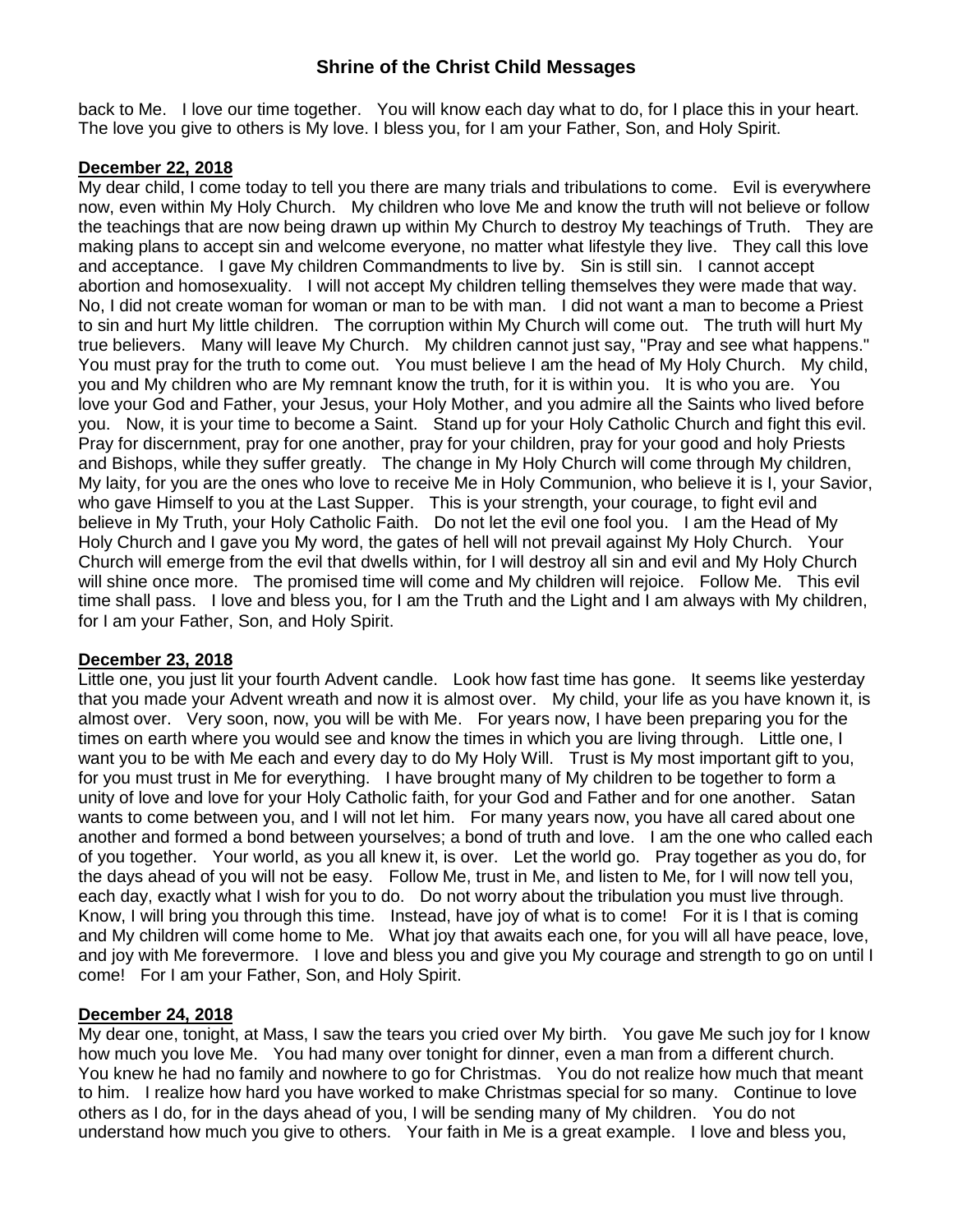and tomorrow, all your children, grandchildren, daughters-in-law, sons-in-law, great grandchildren and many others will be coming home for Christmas. You are blessed, My child, with love, faith, and family, and friends who you love as family. And, this is why I will be sending you so many more, to come through these times before I come. I am your Father, Son, and Holy Spirit, and as I told you, your wealth is in all the ones you love.

### **December 25, 2018 (Christmas)**

My dear one, your day started at five this morning. I woke you to be with Me. You came to My manger and prayed with Me. You saw Me as Baby Jesus. Then, you started to cook once more. Everyone ate and ate. Your dinner, your baking was all done with love. Every grandchild and child, you made so happy today. What joy you all shared together. When you dressed up as an elf, all your children and grandchildren and great grandchildren wanted to be with you. If only all families could have the love and respect and fun together as you do. Even (name withheld) was so happy to see (name withheld) come home to you. You gave him a special gift and all that has happened, you welcomed him. He knows you never judge; only pray and love. You helped him, for he needs understanding now and you give it to him. Thank you, My little one, for loving others as you always do. I love and bless you. You will always remember this Christmas.

### **December 26, 2018**

My dear child, I blessed you and America with a beautiful Christmas but I would like you to pray for My children in other parts of the world, like Indonesia and Italy. Did I not tell you, you would see many signs? Indonesia just had a deadly tsunami and, very soon, there will be more to come. Did I not say you would see volcanoes and earthquakes and storms? My child, pay attention to all that is going on around you. Pray for all My children affected by all that is going on and all that will come. The ones that come home to Me will know how much they are loved and will never suffer again. I must come soon, My child. Your world is falling apart from sin and many of My children do not believe in Me and have given up their faith. I will give all My children a chance to come back to Me so they can have eternal life full of love and joy, but I must destroy all sin and evil. All My children will see My power and glory. You will see much devastation and signs of the times. Your Holy Rosary will help you each day. Do not fear. Pray and trust and know the tribulation you will be living through, you are not to fear, for My holy Angels will protect My faithful ones that have My Cross upon their foreheads. They will come through this tribulation and enter into My Era of Peace in a New Heaven and Earth. So, have joy, My child, for you are living for this glorious day to come. I love and bless you, for I am your Father, Son, and Holy Spirit.

### **December 28, 2018**

My dear one, you are about to enter into a new year. Yes, My child, you will see much in the months ahead of you, but I want My children to have no fear. Take each day as a gift from Me because it is a gift. Use your days to pray and trust in Me. You are about to hear of much evil coming out of your Holy Church. Pray for the Church in your heart and mind. You will recognize all evil for My dear ones who carry the truth in their hearts will know the difference when they try to change our Holy Mass. When this happens, My good and Holy Priests and Bishops will not stand for this evil. Only My Holy Priests and My true believers will continue to uphold My Holy Church. My Church will split and My true followers will be condemned and will leave and find a true and Holy Mass underground. You must follow Me and not those teaching false doctrines. My Holy Church will emerge from this evil and acceptance of sin, and My Holy Church will go through this time of cleansing and I will renew My Holy Church to its Glory once more. Trust in Me. I bless you for I am your Father, Son, and Holy Spirit.

### **December 29, 2018**

My little one, soon, so very soon now, My Warning must come to a world so full of evil. Tell all My children to repent of their sins now; to develop a strong desire for Confession; to look at themselves and never to judge others and to love and trust in My protection at all times and know that I will always be with you. A time of much destruction will be coming soon and I will tell you when to call My children.